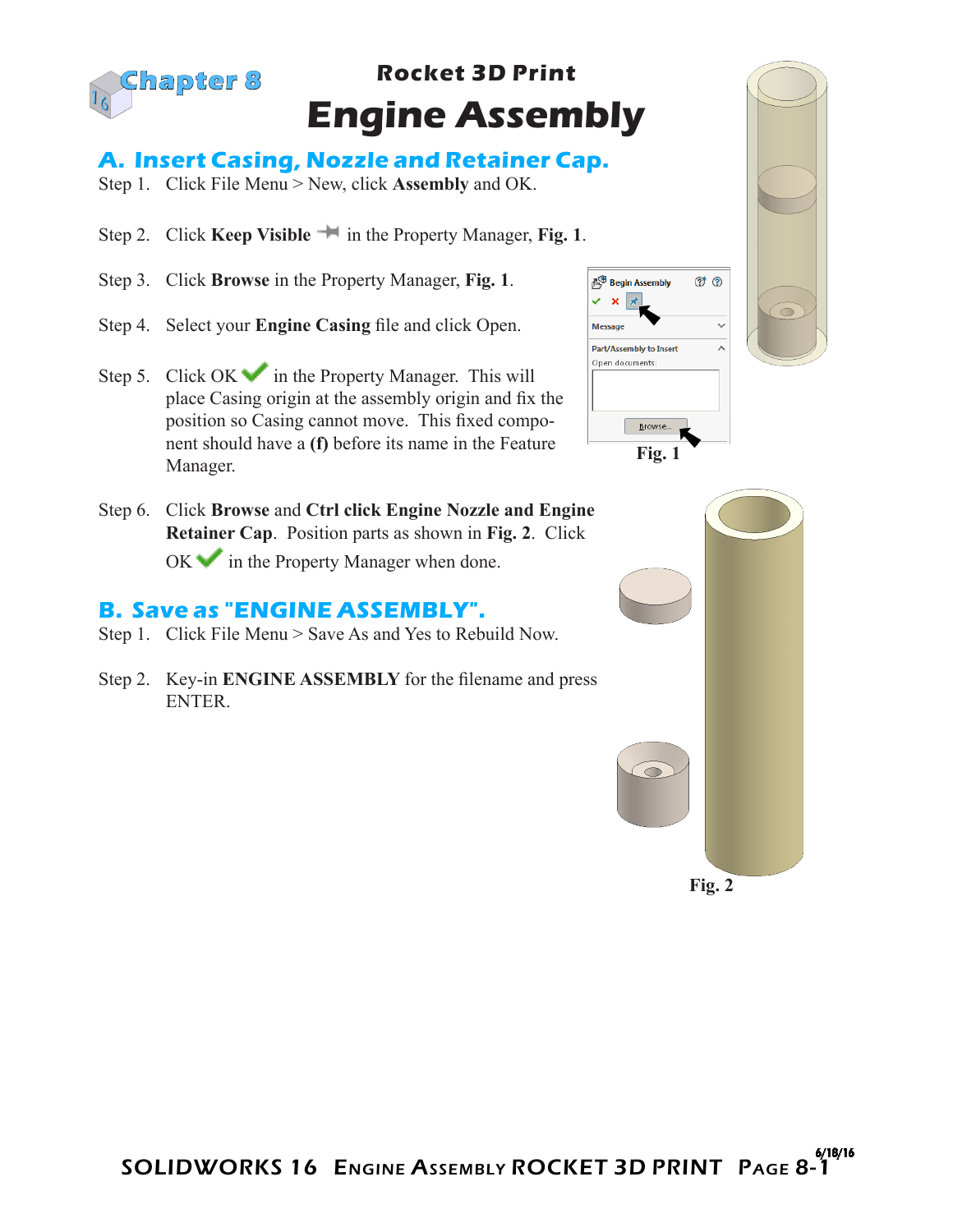

SOLIDWORKS 16 Engine Assembly ROCKET 3D PRINT Page 8-2